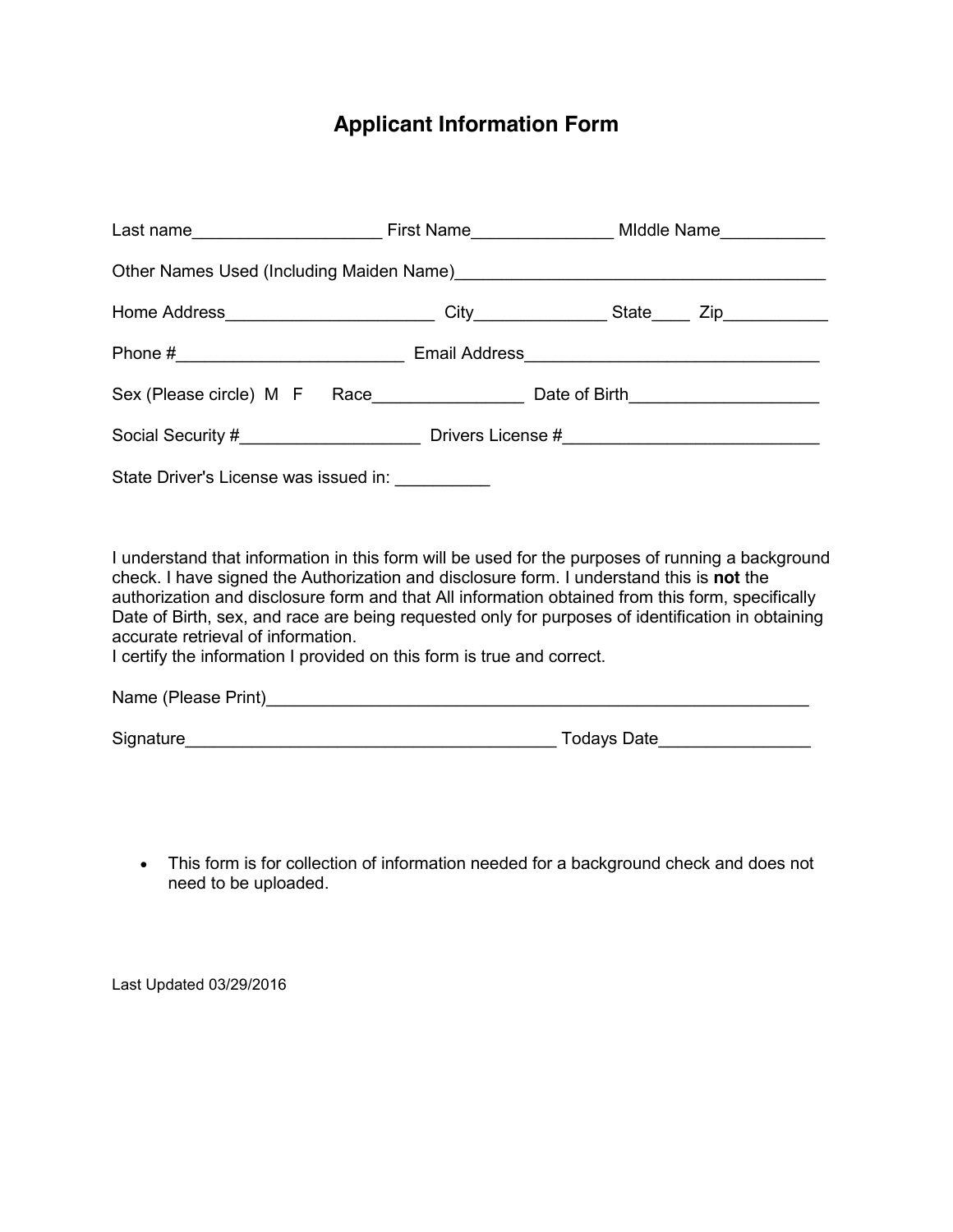# **Volunteer Disclosure and Authorization for Background Check**

#### **Section I: Disclosure**

**(Insert Organization Name)** (the "Organization") may request background information about you from a consumer reporting agency in connection with your Volunteering application and for Volunteering purposes. The report ordered is defined by the Fair Credit Reporting Act (FCRA) as a consumer report, and all inquiries are limited to information that affects volunteer performance and the Organization. It is conducted in accordance with applicable federal and state laws including the FCRA. The screening will be conducted by an outside agency - National Screening Bureau LLC - Address 515 N Ridge Rd, Ste 202 Wichita, KS 67212 [Phone: 1-877-263-4405] [Fax: 316-223-1094]. As a result, National Screening Bureau may obtain a consumer report on you as a volunteer or during volunteering.

A Consumer report is a compilation of information that might affect your employability. The scope of the report **may** include information concerning your driving record, civil and criminal court records, credit, drug screening results, worker's compensation records, education, credentials, identity, past addresses, Social Security number, previous employment and personal references.

When an Organization relies on a consumer report for an adverse action, the FCRA mandates you be provided with a copy of the consumer report and a summary of your rights. An adverse action is defined as "a denial of an application for volunteering or any other decision for volunteering purpose that adversely affects and current prospective volunteer."

#### **Section II: Authorization and Release**

I have carefully read and understand this Disclosure, Authorization and Consent for the procurement of consumer reports form and the summary of rights under the Fair Credit Reporting Act. By my signature below, I consent to the release if consumer reports and investigative consumer reports prepared by a consumer reporting agency, National Screening Bureau, LLC., to the Organization and its designated representatives and agents. I understand that if the Organization accepts me, my consent will apply, and the Organization may obtain reports, throughout my employment. I also understand that information contained in my job application or otherwise disclosed by me before or during my volunteering, if any, may be used for the purposes of obtaining consumer reports and/or investigative consumer reports. By my signature below, I authorize law enforcement agencies, learning institutions (including public and Private schools and Universities), information service bureaus, credit bureaus, record/data repositories, courts (federal, state and local), motor vehicle records agencies, my past and present organizations, the military, and other individuals and sources to furnish and all information on me that is requested by the consumer reporting agency. By my signature below, I certify the information provided on this form is true and correct and will be valid for any reports that may be requested by or on behalf of the Organization.

Applicant Name: \_\_\_\_\_\_\_\_\_\_\_\_\_\_\_\_\_\_\_\_\_\_\_\_\_\_\_ Applicant Signature: \_\_\_\_\_\_\_\_\_\_\_\_\_\_\_\_\_\_\_\_\_\_\_\_\_\_ Date: \_\_\_\_\_\_\_\_\_\_

□ **California**, **Minnesota** or **Oklahoma applicants only**: check this box to receive a free copy of any Consumer Report, Investigative Consumer Report or Credit Report from National Screening Bureau electronically. For a paper copy, contact National Screening Bureau at 1--877---263---4405 or support@natsb.com.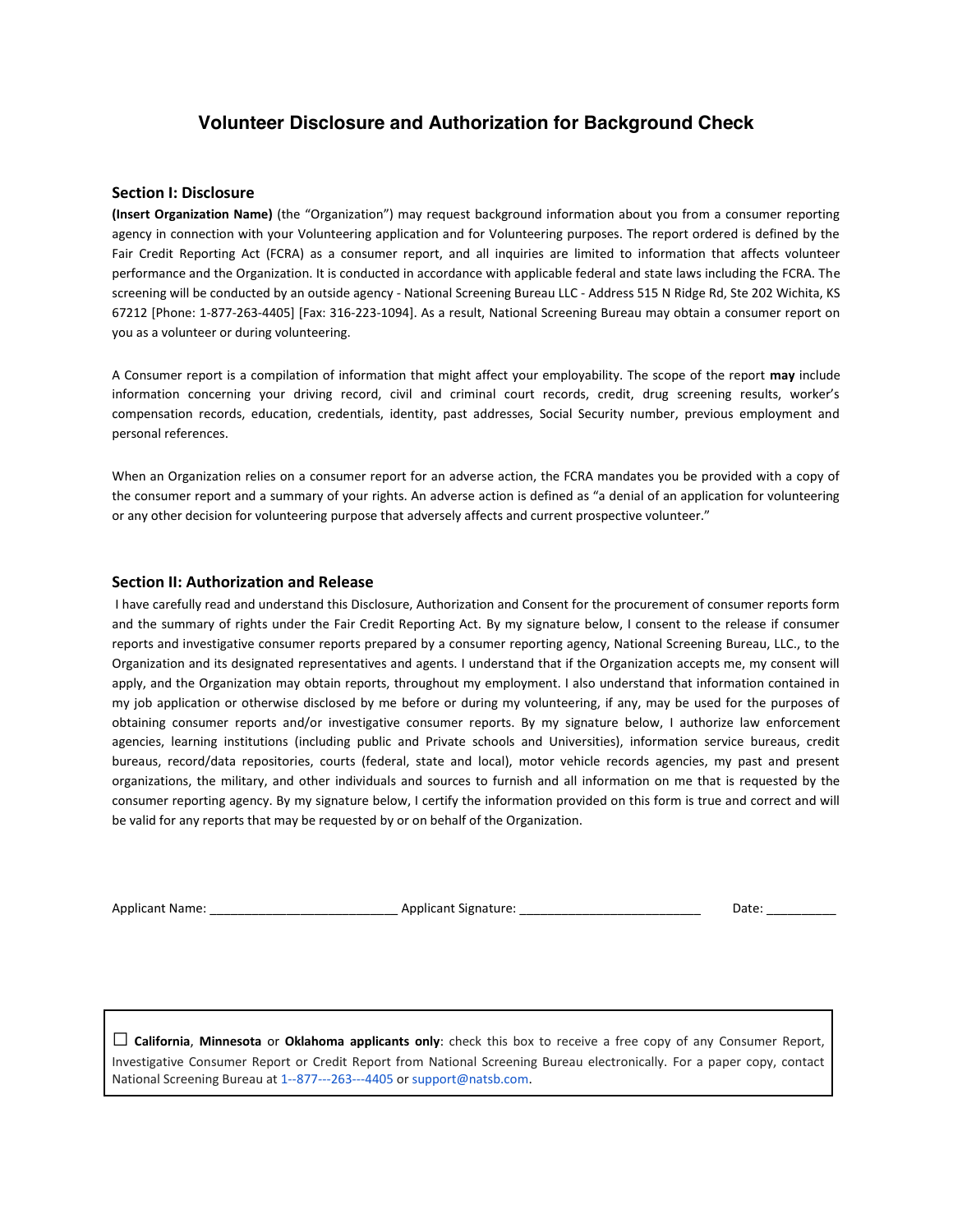#### **Section III: Additional State Law Notices**

If you reside in, or are seeking work in any of the following states, please review these additional notices:

**CALIFORNIA:** Under section 1786.22 of California Civil code, you may view the file maintained on you by National Screening Bureau during regular business hours. You may also obtain a copy of this file, upon submitting proper identification and paying the costs of duplication services, by appearing at National Screening Bureau's office in person, during the normal business hours and on reasonable notice, or by mail. You may also receive a summary of the file by telephone, upon submitting proper identification. NATSB has trained personnel available to explain your file to you, including any coded information. If you appear in person, you may be accompanied by one other person, provided that person furnishes proper identification.

**MAINE:** You have the right, upon request, to be informed of whether an investigative consumer report was requested, and if one was requested, the name and address of the consumer reporting agency furnishing the report. You may request and receive from the Company, within five business days of our receipt of your request, the name, address and telephone number of the nearest unit designated to handle inquiries for the consumer reporting agency issuing an investigative consumer report concerning you. You also have the right, under Maine law, to request and promptly receive from all such agencies copies of any such reports.

**Massachusetts:** If we request an investigative consumer report, you have the right, upon request, to a copy of the report.

**New York:** You have the right, upon request, to be informed of whether or not a consumer report was requested. If a consumer report is requested, you will be provided with the name and address of the consumer reporting agency furnishing the report. You may inspect and receive a copy of the report by contacting that agency.

**Washington State:** If we request an investigative consumer report, you have the right, upon written request made within a reasonable period of time after your receipt of this disclosure, to receive from us a complete and accurate disclosure of the nature and scope of the investigation we requested. You also have the right to request from the consumer reporting agency a written summary of your rights and remedies under the Washington Fair Credit Reporting Act.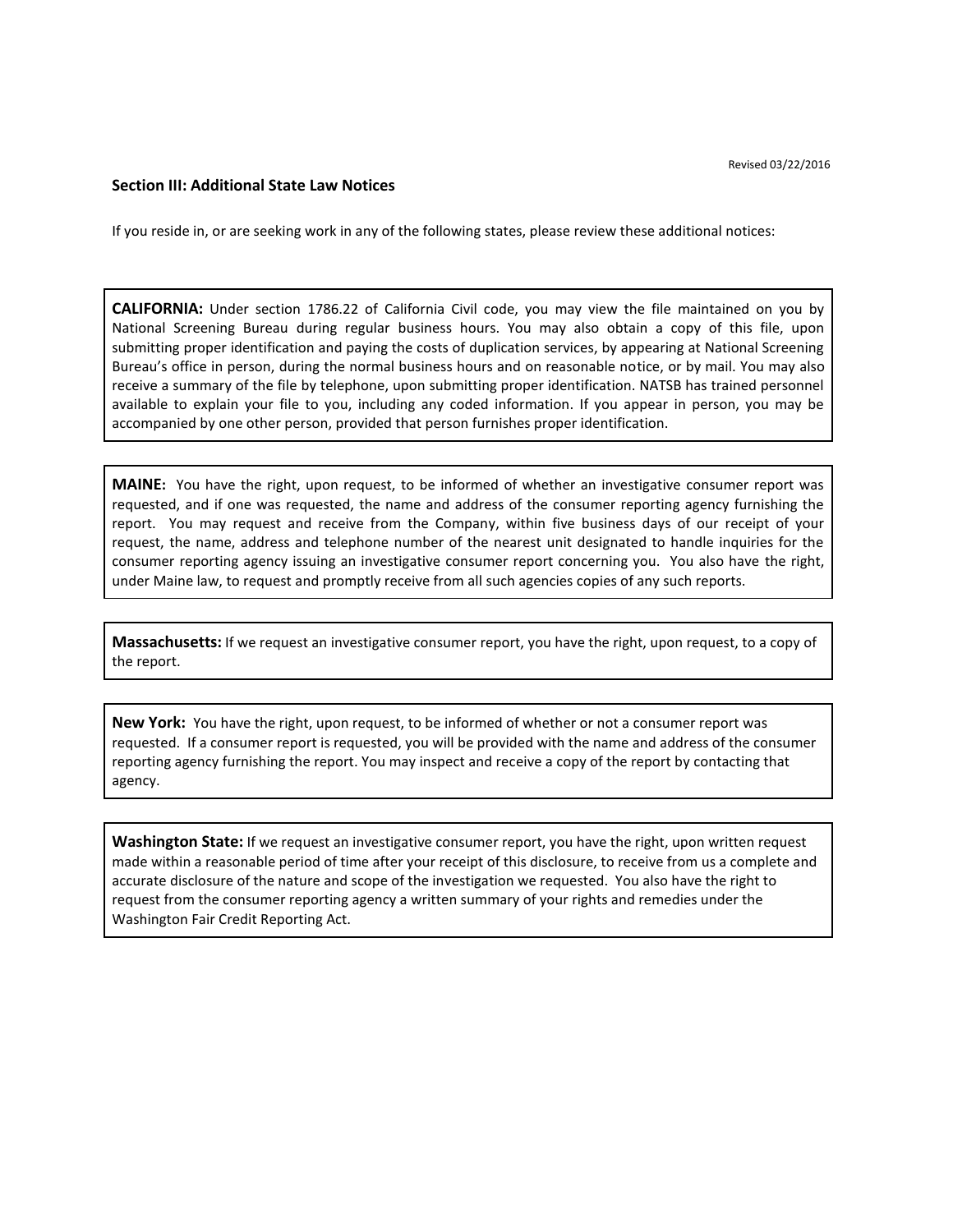## *Para informacion en espanol, visite www.consumerfinance.gov/learnmore o escribe a la Consumer Financial Protection Bureau, 1700 G Street N.W., Washington, D.C. 20552.*

### **A Summary of Your Rights Under the Fair Credit Reporting Act.**

The federal Fair Credit Reporting Act (FCRA) promotes the accuracy, fairness, and privacy of information in the files of consumer reporting agencies. There are many types of consumer reporting agencies, including credit bureaus and specialty agencies (such as agencies that sell information about check writing histories, medical records, and rental history records). Here is a summary of your major rights under the FCRA. **For more information, including information about additional rights, go to www.consumerfinance.gov/learnmore or write to: Consumer Financial Protection Bureau, 1700 G Street N.W., Washington, D.C. 20552.**

- You must be told if information in your file has been used against you. Anyone who uses a credit report or another type of consumer report to deny your application for credit, insurance, or employment - or to take another adverse action against you - must tell you, and must give you the name, address, and phone number of the agency that provided the information.
- You have the right to know what is in your file. You may request and obtain all the information about you in the files of a consumer reporting agency (your "file disclosure"). You will be required to provide proper identification, which may include your Social Security number. In many cases, the disclosure will be free. You are entitled to a free file disclosure if:
	- a person has taken adverse action against you because of information in your credit report;
	- you are the victim of identity theft and place a fraud alert in your file;
	- your file contains inaccurate information as a result of fraud;
	- you are on public assistance;
	- you are unemployed but expect to apply for employment within 60 days.

In addition, all consumers will be entitled to one free disclosure every 12 months upon request from each nationwide credit bureau and from nationwide specialty consumer reporting agencies. See **www.consumerfinance.gov/learnmore** for additional information.

- You have the right to ask for a credit score. Credit scores are numerical summaries of your credit-worthiness based on information from credit bureaus. You may request a credit score from consumer reporting agencies that create scores or distribute scores used in residential real property loans, but you will have to pay for it. In some mortgage transactions, you will receive credit score information for free from the mortgage lender.
- You have the right to dispute incomplete or inaccurate information. If you identify information in your file that is incomplete or inaccurate, and report it to the consumer reporting agency, the agency must investigate unless your dispute is frivolous. See **www.consumerfinance.gov/learnmore** for an explanation of dispute procedures.
- **Consumer reporting agencies must correct or delete inaccurate, incomplete, or unverifiable information.** Inaccurate, incomplete or unverifiable information must be removed or corrected, usually within 30 days. However, a consumer reporting agency may continue to report information it has verified as accurate.
- **Consumer reporting agencies may not report outdated negative information.** In most cases, a consumer reporting agency may not report negative information that is more than seven years old, or bankruptcies that are more than 10 years old.
- Access to your file is limited. A consumer reporting agency may provide information about you only to people with a valid need -- usually to consider an application with a creditor, insurer, employer, landlord, or other business. The FCRA specifies those with a valid need for access.
- You must give your consent for reports to be provided to employers. A consumer reporting agency may not give out information about you to your employer, or a potential employer, without your written consent given to the employer. Written consent generally is not required in the trucking industry. For more information, go to **www.consumerfinance.gov/learnmore.**